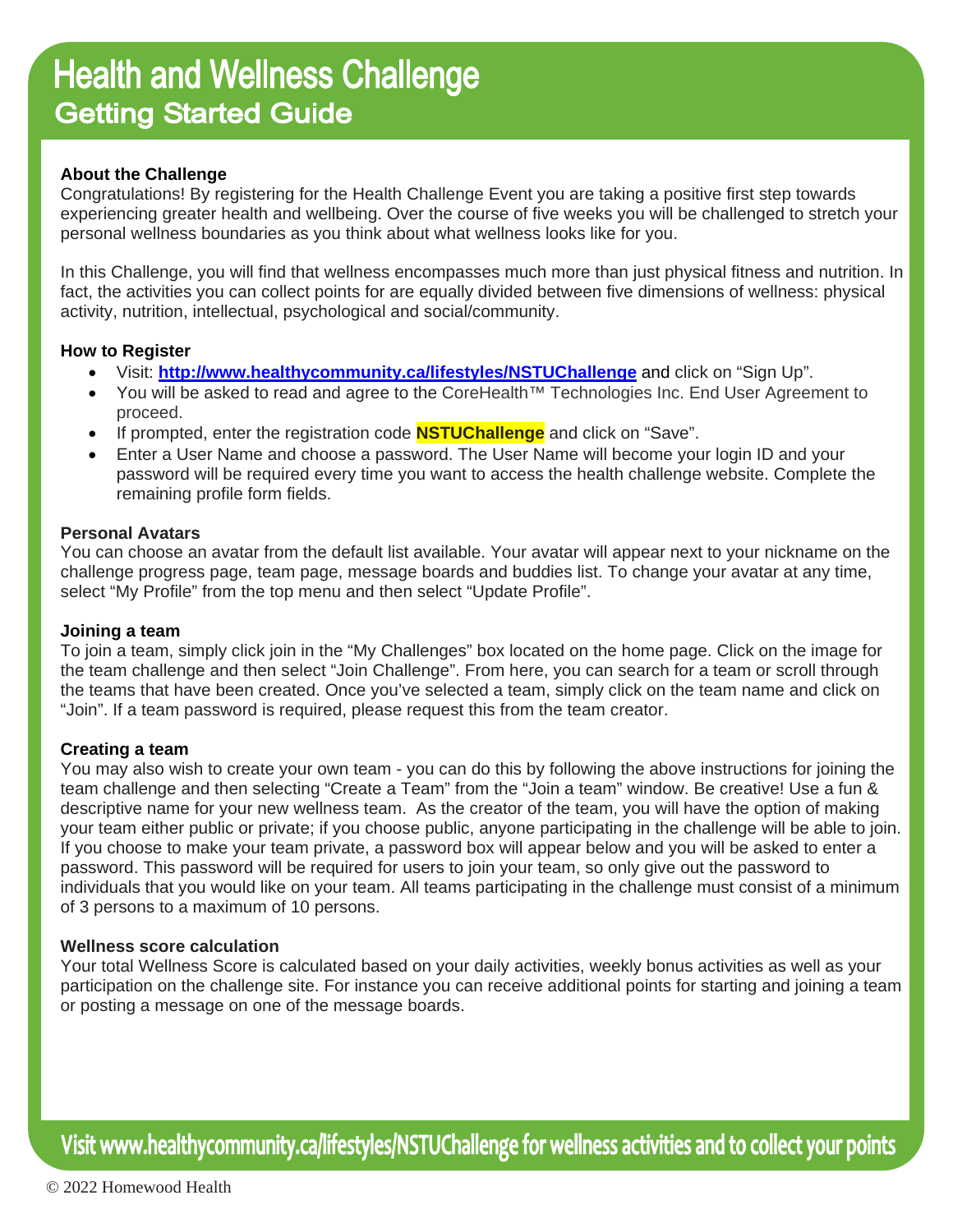# **Health and Wellness Challenge Getting Started Guide**

#### **Posting a message on the message boards**

The message board is a place for you to talk with and hear from your fellow Challenge participants. This is a great place for you to post healthy recipes, let others know about upcoming events and share personal stories and experiences in your wellness journey. You can access the challenge message board by clicking on the "Social" tab on the dashboard, then "Show More" under the "Message Board" box. You can also post on your team's message board which can be located in the "Teams" box under the "Social" tab on the dashboard.

#### **Inviting a buddy**

With a quick email invitation, you can connect with one of your pals on the Challenge site or invite a new participant to join! Once your buddy has registered on the site and accepted your request, both you and your buddy can see when each other logs onto the site. By doing this you can chat online using your one-one talk board, view one another's personal avatars, steps and challenge information, as well as each other's wellness score. To send a buddy request, simply click on the "+" sign in the "Buddy" box found under the "Social" tab on the dashboard.

## **Tracking of Daily Activities:**

Record your daily activities by logging into the website and clicking on the "Tracking" icon. Scroll through the five tabs (5 wellness dimensions) and select all the activities you have performed. You can remove an activity by clicking again on the check-marked box. Descriptions of how to complete each activity are listed on the Scorecard (found in the documents box on the main page) for quick reference. Some activities can be performed in multiple increments per day. To track the number of times you've performed that activity, click on the appropriate number of check mark boxes to record your points. For example, if you've engaged in an hour of physical activity, click on two of the check mark boxes near the activity "Get Moving" and a total of 16 points will be logged. If you are entering activities for another day, click on the calendar icon and select the appropriate date and repeat the same process.

#### **Bonus Activities:**

Every Friday, the weekly individual & team bonus options will be sent out in the weekly newsletter. These newsletters will be posted in the documents section on the main page for quick reference. Record your weekly bonus activities by clicking on the bonus activity tab on the activity tracker and select the appropriate date which you completed your individual and/or team bonus activity.

## **Challenge Rankings:**

To see your overall progress in relation to the other participants of the Health Challenge, click on the name of the challenge from the "My Challenges" box on the home page.

#### **Resources:**

For more information, select "Learn" from the top menu on the dashboard. This will display useful website links and documents for each of the five dimensions of wellness. Additionally, there is a Health Library link that you may browse for valuable health information.

#### **Events:**

You can submit an event that you want to share with your colleagues by clicking on the Event Calendar link from the "Social" tab located at the top menu followed by the "submit an event" on the calendar. You then must complete the event submission form; including the title, event details, date, and time and click save to submit your event for posting. Please note that all events require approval so you may not see your event posted immediately.

Visit www.healthycommunity.ca/lifestyles/NSTUChallenge for wellness activities and to collect your points